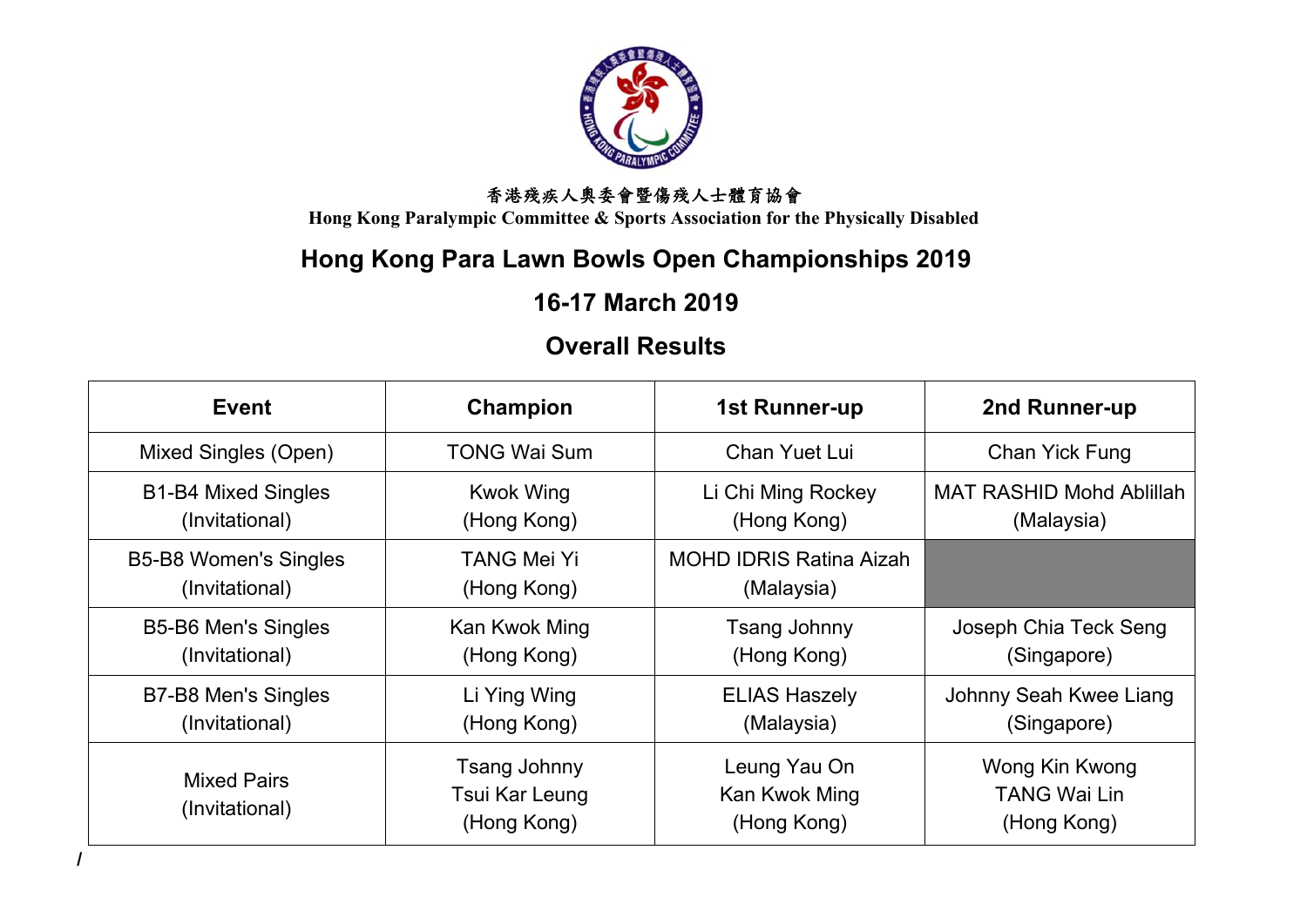

**Hong Kong Paralympic Committee & Sports Association for the Physically Disabled**

### **Event: Mixed Singles (Open)**

| <b>Group A</b>      | <b>TANG Wai Lin</b> | Chan Yuet Lui | Lui Wai Kwong | <b>TONG Wai Sum</b> | Ranking | Win (Point) | Tie (Point) | <b>Total Point</b> |
|---------------------|---------------------|---------------|---------------|---------------------|---------|-------------|-------------|--------------------|
| <b>TANG Wai Lin</b> |                     | 2:9           | 0:5           | 0:5                 | 4       |             | 0           | Ü                  |
| Chan Yuet Lui       | 9:2                 |               | 9:4           | 4:8                 | ◠       | 4           | 0           |                    |
| Lui Wai Kwong       | 5:0                 | 4:9           |               | 1:12                | 3       |             |             |                    |
| <b>TONG Wai Sum</b> | 5:0                 | 8:4           | 12:1          |                     |         | 6           | 0           | 6                  |

| <b>Group B</b>     | Chan Yick Fung | Ng Shuk Mui | Wong Oi Man, Becky |
|--------------------|----------------|-------------|--------------------|
| Chan Yick Fung     |                | 12:2        | 7:3                |
| Ng Shuk Mui        | 2:12           |             | 2:9                |
| Wong Oi Man, Becky | 3:7            | 9:2         |                    |

| Ranking        | Win (Point) | Tie (Point) | <b>Total Point</b> |
|----------------|-------------|-------------|--------------------|
|                |             |             |                    |
| $\overline{2}$ |             |             |                    |
| 3              | 2           |             | 2                  |
|                |             |             |                    |

| Ranking | Win (Point) | Tie (Point) |  |
|---------|-------------|-------------|--|
|         |             |             |  |
| 3       |             |             |  |
|         |             |             |  |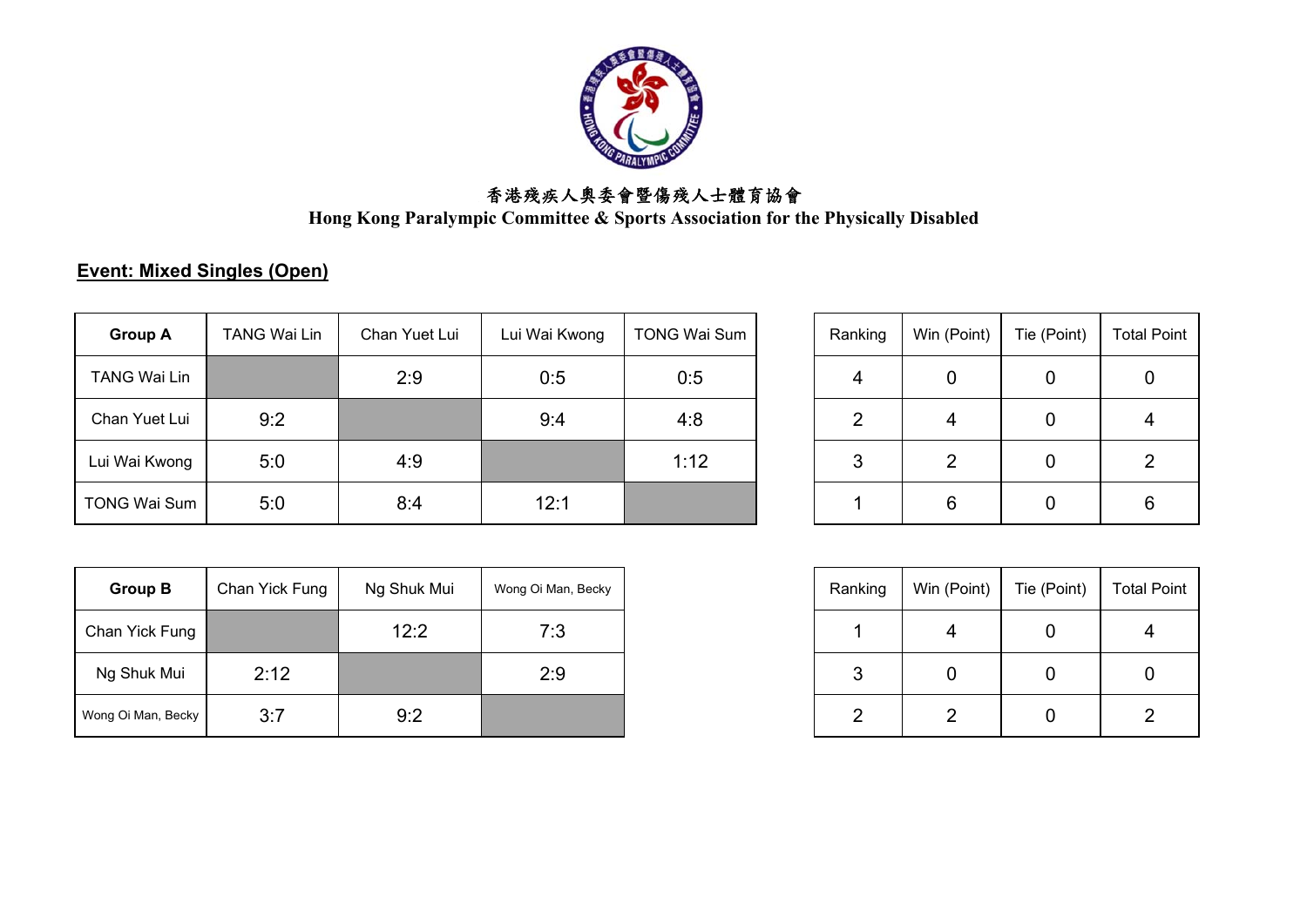

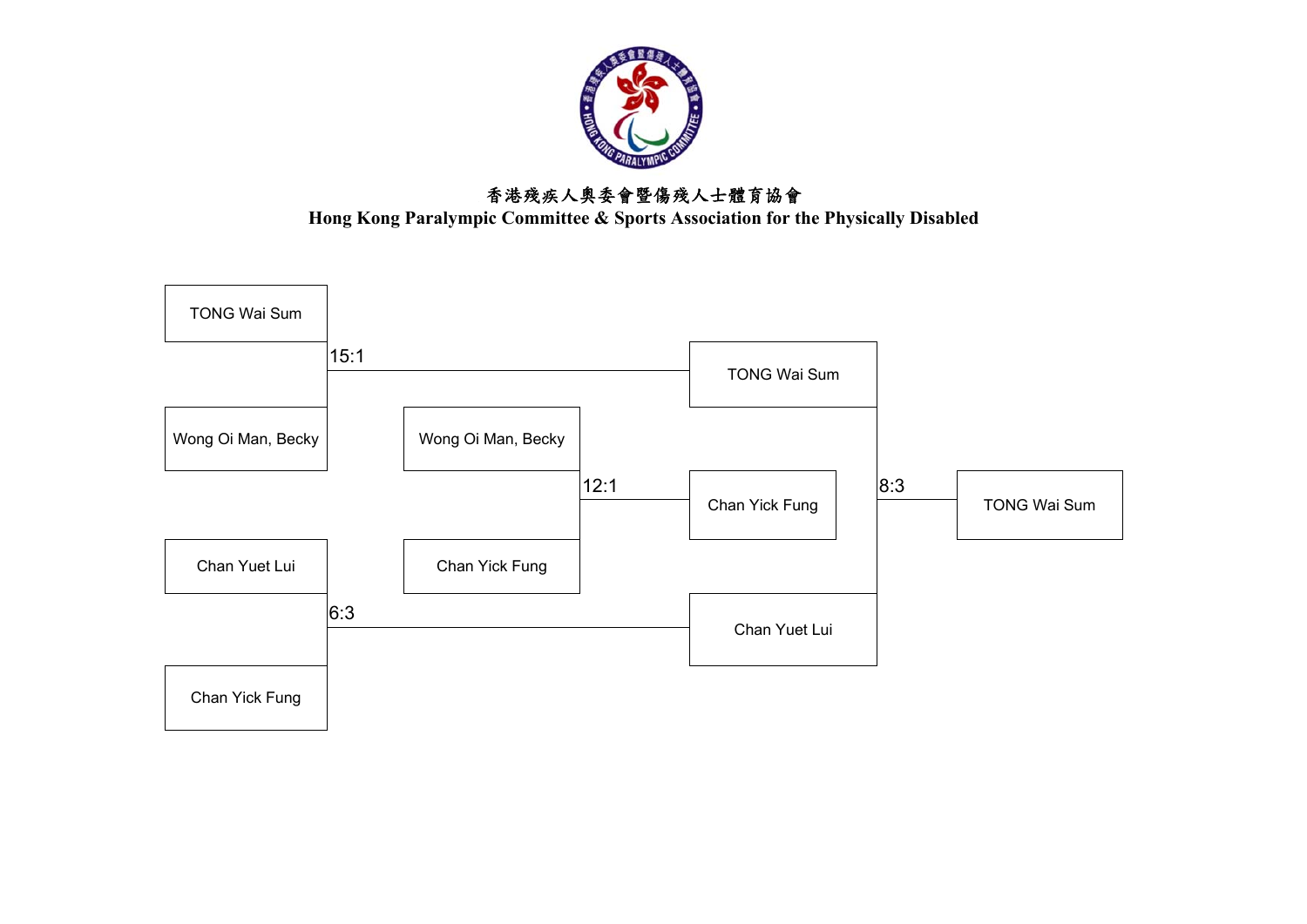

**Hong Kong Paralympic Committee & Sports Association for the Physically Disabled**

### **Event: B1-B4 Mixed Singles (Invitational)**

|                                        | Li Chi Ming Rockey<br>(Hong Kong) | MAT RASHID Mohd<br>Ablillah (Malaysia) | Chan Ka Man<br>(Hong Kong) | Kwok Wing<br>(Hong Kong) | Ranking        | Win (Point)    | Tie (Point) | <b>Total Point</b> | Shots d |
|----------------------------------------|-----------------------------------|----------------------------------------|----------------------------|--------------------------|----------------|----------------|-------------|--------------------|---------|
| Li Chi Ming Rockey<br>(Hong Kong)      |                                   | 6:4                                    | 13:7                       | 7:10                     | 2              | $\overline{4}$ | 0           | 4                  | 5       |
| MAT RASHID Mohd<br>Ablillah (Malaysia) | 4:6                               |                                        | 8:3                        | 5:9                      | 3              | $\overline{2}$ | 0           | $\overline{2}$     | $-1$    |
| Chan Ka Man<br>(Hong Kong)             | 7:13                              | 3:8                                    |                            | 8:7                      | $\overline{4}$ | $\overline{2}$ | 0           | $\overline{2}$     | $-10$   |
| Kwok Wing<br>(Hong Kong)               | 10:7                              | 9:5                                    | 7:8                        |                          | ◢              | $\overline{4}$ | $\mathbf 0$ | $\overline{4}$     | 6       |

| ockey<br>ng) | MAT RASHID Mohd<br>Ablillah (Malaysia) | Chan Ka Man<br>(Hong Kong) | <b>Kwok Wing</b><br>(Hong Kong) | Ranking        | Win (Point)    | Tie (Point)      | <b>Total Point</b> | Shots diff.     |
|--------------|----------------------------------------|----------------------------|---------------------------------|----------------|----------------|------------------|--------------------|-----------------|
|              | 6:4                                    | 13:7                       | 7:10                            | $\overline{2}$ | $\overline{4}$ | $\boldsymbol{0}$ | 4                  | 5               |
|              |                                        | 8:3                        | 5:9                             | 3              | $\overline{2}$ | $\pmb{0}$        | $\overline{2}$     | -1              |
|              | 3:8                                    |                            | 8:7                             | $\overline{4}$ | $\overline{2}$ | $\boldsymbol{0}$ | $\overline{2}$     | $-10$           |
|              | 9:5                                    | 7:8                        |                                 | 1              | $\overline{4}$ | $\pmb{0}$        | 4                  | $6\phantom{1}6$ |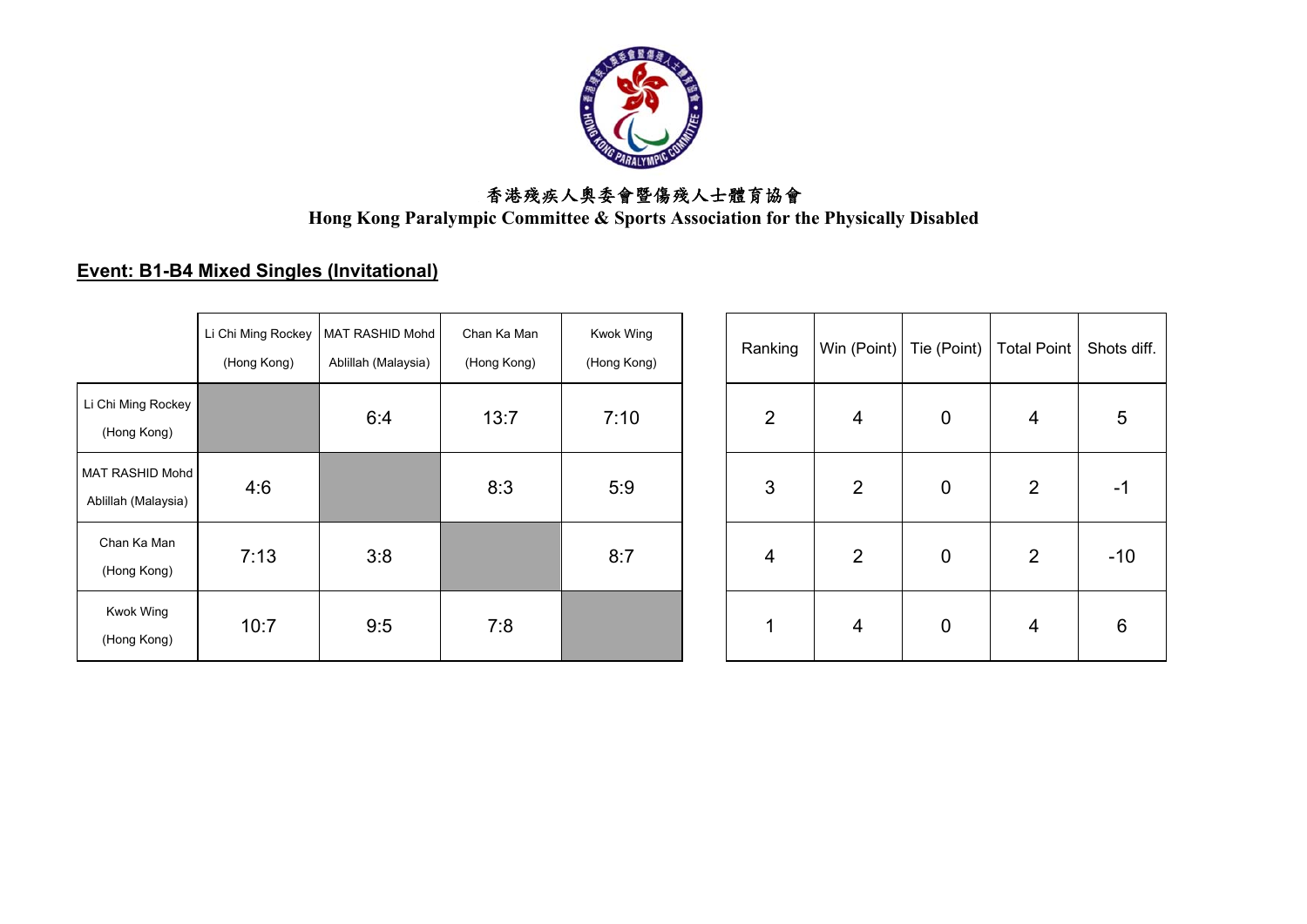

**Hong Kong Paralympic Committee & Sports Association for the Physically Disabled**

#### **Event: B5-B8 Women's Singles (Invitational)**

|                                              | <b>WONG Sum Tsz</b><br>(Hong Kong) | IMOHD IDRIS Ratina<br>Aizah (Malaysia) | <b>TANG Mei Yi</b><br>(Hong Kong) |
|----------------------------------------------|------------------------------------|----------------------------------------|-----------------------------------|
| <b>WONG Sum Tsz</b><br>(Hong Kong)           |                                    | 4:5                                    | 4:13                              |
| <b>MOHD IDRIS Ratina</b><br>Aizah (Malaysia) | 5:4                                |                                        | 2:14                              |
| <b>TANG Mei Yi</b><br>(Hong Kong)            | 13:4                               | 14:2                                   |                                   |

| G Sum Tsz<br>ng Kong) | MOHD IDRIS Ratina<br>Aizah (Malaysia) | TANG Mei Yi<br>(Hong Kong) | Ranking | Win (Point)      | Tie (Point) | <b>Total Point</b> |  |
|-----------------------|---------------------------------------|----------------------------|---------|------------------|-------------|--------------------|--|
|                       | 4:5                                   | 4:13                       | 3       | $\boldsymbol{0}$ | $\mathbf 0$ | $\boldsymbol{0}$   |  |
| 5:4                   |                                       | 2:14                       | 2       | $\overline{2}$   | 0           | $\overline{2}$     |  |
| 13:4                  | 14:2                                  |                            |         | 4                | $\mathbf 0$ | $\overline{4}$     |  |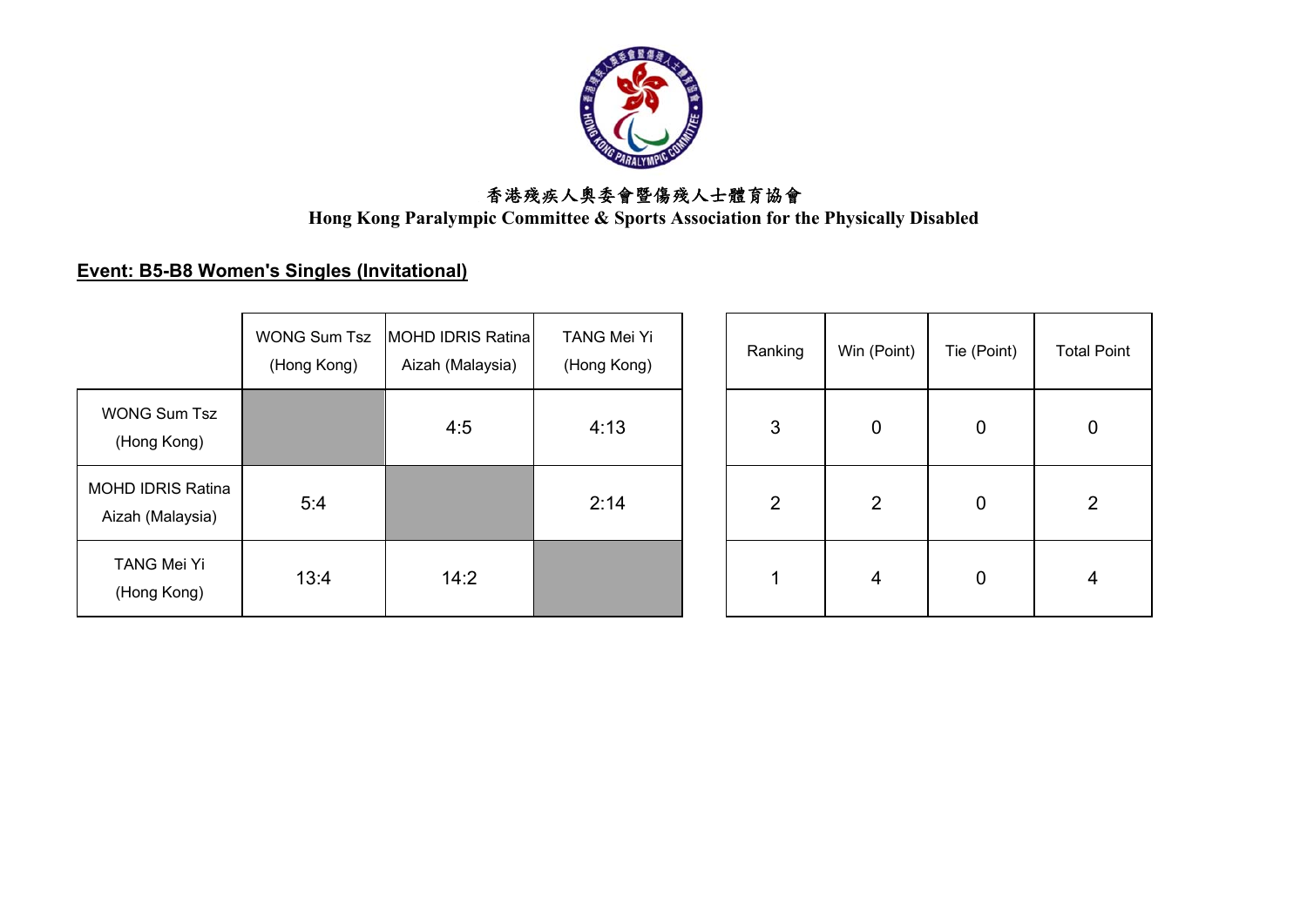

**Hong Kong Paralympic Committee & Sports Association for the Physically Disabled**

#### **Event: B5-B6 Men's Singles (Invitational)**

|                                      | Kan Kwok Ming<br>(Hong Kong) | Joseph Chia Teck Seng<br>(Singapore) | Tsang Johnny<br>(Hong Kong) | Hui Beng Hong<br>(Singapore) | Ranking        | Win (Point)    | Tie (Point)      | <b>Total Point</b> |
|--------------------------------------|------------------------------|--------------------------------------|-----------------------------|------------------------------|----------------|----------------|------------------|--------------------|
| Kan Kwok Ming<br>(Hong Kong)         |                              | 6:5                                  | 16:1                        | 12:0                         |                | $6\,$          | $\overline{0}$   | 6                  |
| Joseph Chia Teck Seng<br>(Singapore) | 5:6                          |                                      | 3:11                        | 9:5                          | 3              | $\overline{2}$ | $\boldsymbol{0}$ | $\overline{2}$     |
| Tsang Johnny<br>(Hong Kong)          | 1:16                         | 11:3                                 |                             | 15:2                         | $\overline{2}$ | 4              | $\mathbf 0$      | $\overline{4}$     |
| Hui Beng Hong<br>(Singapore)         | 0:12                         | 5:9                                  | 2:15                        |                              | $\overline{4}$ | $\pmb{0}$      | $\overline{0}$   | $\mathbf 0$        |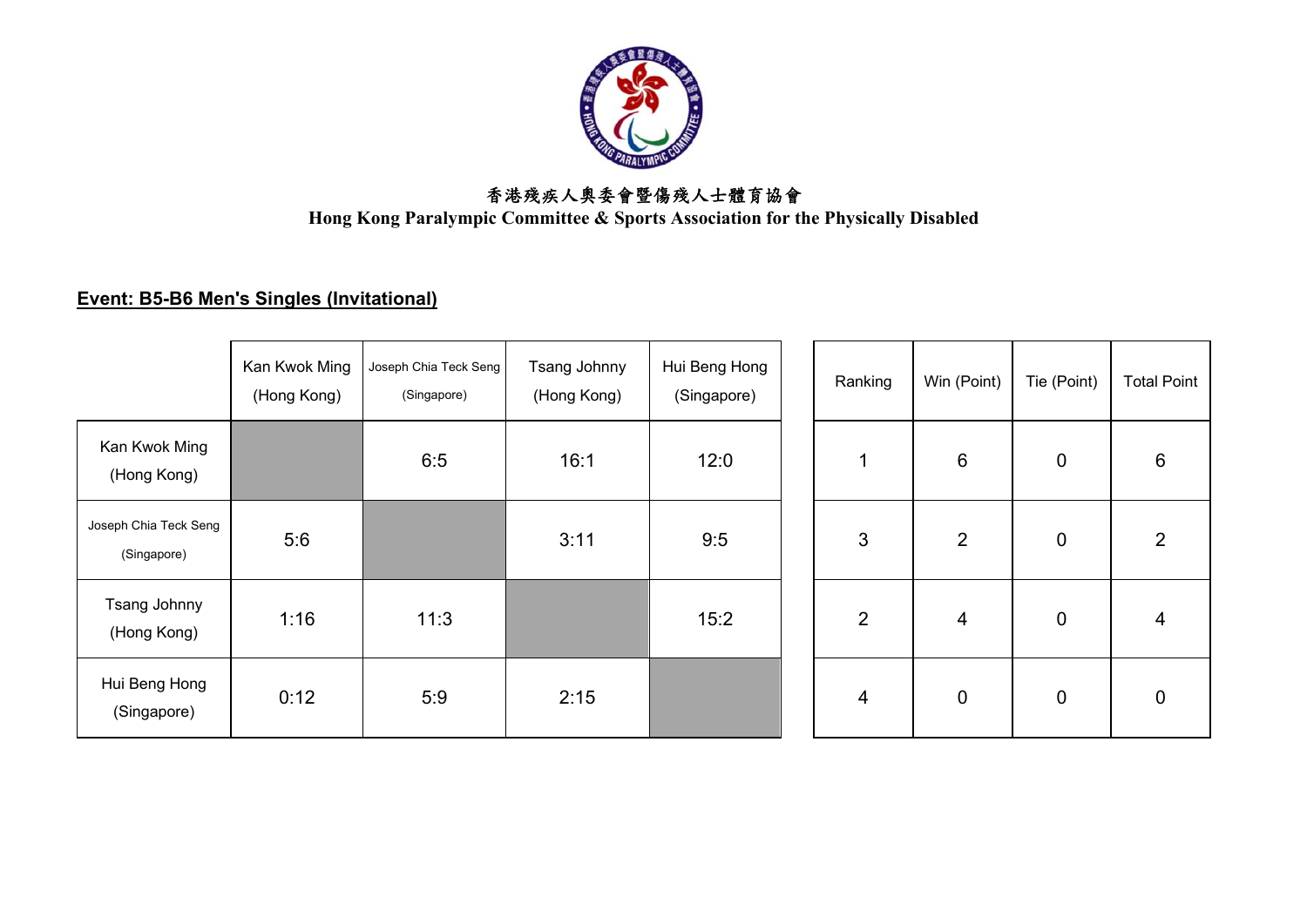

**Hong Kong Paralympic Committee & Sports Association for the Physically Disabled**

#### **Event: B7-B8 Men's Singles (Invitational)**

| <b>Group A</b>                     | Li Ying Wing<br>(Hong Kong) | <b>ELIAS Haszely</b><br>(Malaysia) | Leung Yau On<br>(Hong Kong) | Tsui Kar Leung<br>(Hong Kong) | Ranking        | Win (Point)    | Tie (Point) | Total Point    | Shots Diff. |
|------------------------------------|-----------------------------|------------------------------------|-----------------------------|-------------------------------|----------------|----------------|-------------|----------------|-------------|
| Li Ying Wing<br>(Hong Kong)        |                             | 10:10                              | 11:3                        | 15:1                          |                | 4              |             | 5              | 22          |
| <b>ELIAS Haszely</b><br>(Malaysia) | 10:10                       |                                    | 13:5                        | 8:6                           | $\overline{2}$ | 4              |             | 5              | 10          |
| Leung Yau On<br>(Hong Kong)        | 3:11                        | 5:13                               |                             | 4:10                          | 4              | $\mathbf 0$    | $\mathbf 0$ | 0              | $-22$       |
| Tsui Kar Leung<br>(Hong Kong)      | 1:15                        | 6:8                                | 10:4                        |                               | 3              | $\overline{2}$ | 0           | $\overline{2}$ | $-10$       |

| Ranking | Win (Point)   Tie (Point) |   | Total Point | Shots Diff. |
|---------|---------------------------|---|-------------|-------------|
|         | 4                         |   | 5           | 22          |
| 2       | 4                         |   | $\sqrt{5}$  | 10          |
| 4       | 0                         | 0 | 0           | $-22$       |
| 3       | $\overline{2}$            |   | 2           | $-10$       |

| <b>Group B</b>                        | Wong Kin Kwong<br>(Hong Kong) | Johnny Seah Kwee<br>Liang (Singapore) | Wu Tak King<br>(Hong Kong) |
|---------------------------------------|-------------------------------|---------------------------------------|----------------------------|
| Wong Kin Kwong<br>(Hong Kong)         |                               | 5:6                                   | 5:6                        |
| Johnny Seah Kwee<br>Liang (Singapore) | 6:5                           |                                       | 2:14                       |
| Wu Tak King<br>(Hong Kong)            | 6:5                           | 14:2                                  |                            |

| wong) | Johnny Seah Kwee  | Wu Tak King | Ranking        | Win (Point) Tie (Point) |   | Total Point    |
|-------|-------------------|-------------|----------------|-------------------------|---|----------------|
| ng)   | Liang (Singapore) | (Hong Kong) |                |                         |   |                |
|       | 5:6               | 5:6         | 3              | 0                       | 0 | 0              |
|       |                   | 2:14        | $\overline{2}$ | 2                       | 0 | $\overline{2}$ |
|       | 14:2              |             |                | 4                       | 0 | 4              |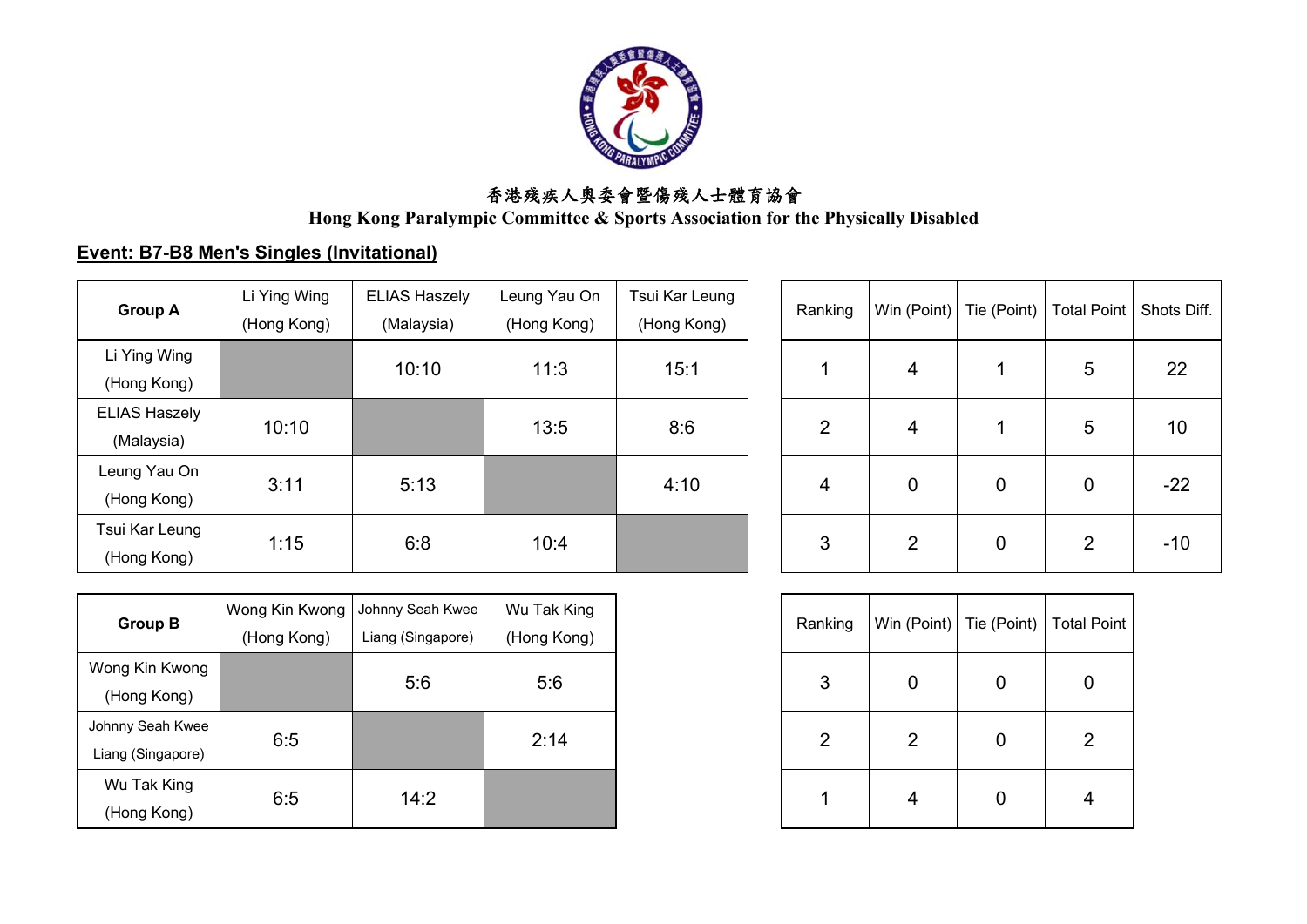

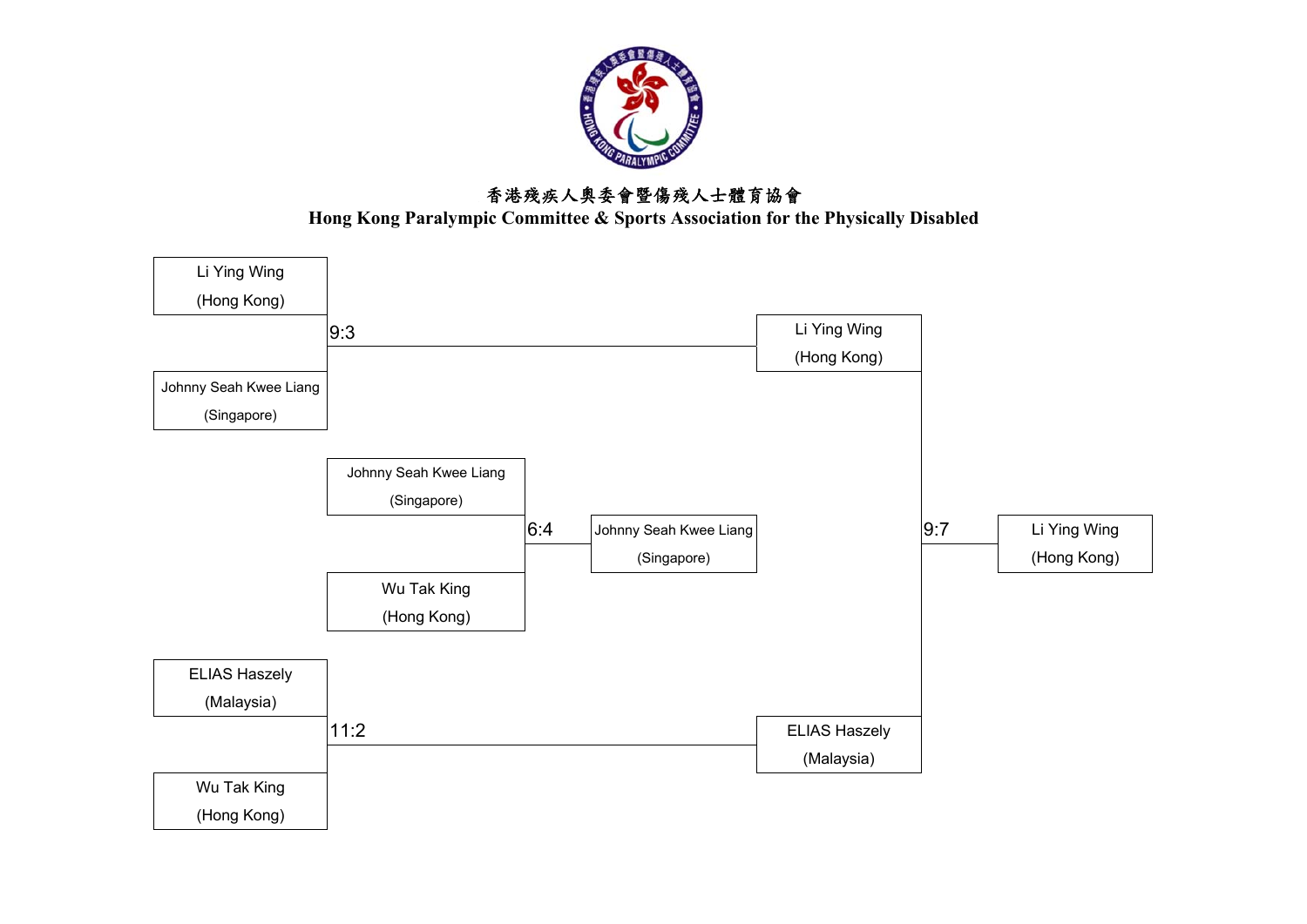

**Hong Kong Paralympic Committee & Sports Association for the Physically Disabled**

# **Event: Mixed Pairs (Invitational)**

|                         | Tsang Johnny   | Li Chi Ming Rockey | MOHD IDRIS Ratina Aizah | Tang Mei Yi  | Wong Sum Tsz  |                |                                     |                |                |           |
|-------------------------|----------------|--------------------|-------------------------|--------------|---------------|----------------|-------------------------------------|----------------|----------------|-----------|
| <b>Group A</b>          | Tsui Kar Leung | Kwok Wing          | <b>ELIAS Haszely</b>    | Li Ying Wing | Chan Yuet Lui | Ranking        | Win (Point) Tie (Point) Total Point |                |                | Shot di   |
|                         | (Hong Kong)    | (Hong Kong)        | (Malaysia)              | (Hong Kong)  | (Hong Kong)   |                |                                     |                |                |           |
| Tsang Johnny            |                |                    |                         |              |               |                |                                     |                |                | $-1$      |
| Tsui Kar Leung          |                | 2:9                | 4:4                     | 8:5          | 9:6           | $\overline{2}$ | 4                                   | 1              | 5              |           |
| (Hong Kong)             |                |                    |                         |              |               |                |                                     |                |                | (Shot of  |
| Li Chi Ming Rockey      |                |                    |                         |              |               |                |                                     |                |                |           |
| Kwok Wing               | 9:2            |                    | 4:7                     | 4:8          | 5:6           | 5              | $\overline{2}$                      | $\mathbf 0$    | $\overline{2}$ | $-1$      |
| (Hong Kong)             |                |                    |                         |              |               |                |                                     |                |                |           |
| MOHD IDRIS Ratina Aizah |                |                    |                         |              |               |                |                                     |                |                |           |
| <b>ELIAS Haszely</b>    | 4:4            | 7:4                |                         | 5:11         | 6:6           | 4              | $\overline{2}$                      | $\overline{2}$ | 4              | $-3$      |
| (Malaysia)              |                |                    |                         |              |               |                |                                     |                |                |           |
| Tang Mei Yi             |                |                    |                         |              |               |                |                                     |                |                |           |
| Li Ying Wing            | 5:8            | 8:4                | 11:5                    |              | 5:6           | $\mathfrak{S}$ | 4                                   | $\mathbf 0$    | $\overline{4}$ | 6         |
| (Hong Kong)             |                |                    |                         |              |               |                |                                     |                |                |           |
| Wong Sum Tsz            |                |                    |                         |              |               |                |                                     |                |                | $-1$      |
| Chan Yuet Lui           | 6:9            | 6:5                | 6:6                     | 6:5          |               | 1              | 4                                   | $\mathbf 1$    | 5              | (Shot off |
| (Hong Kong)             |                |                    |                         |              |               |                |                                     |                |                |           |

| Ranking        |                | Win (Point) Tie (Point) Total Point |                | Shot diff.          |  |
|----------------|----------------|-------------------------------------|----------------|---------------------|--|
| $\overline{2}$ | 4              | 1                                   | 5              | -1<br>(Shot off: L) |  |
| 5              | $\overline{2}$ | $\mathbf 0$                         | $\overline{2}$ | -1                  |  |
| 4              | $\overline{2}$ | $\overline{2}$                      | 4              | $-3$                |  |
| 3              | 4              | 0                                   | 4              | 6                   |  |
| 1              | 4              | 1                                   | 5              | -1<br>(Shot off: W) |  |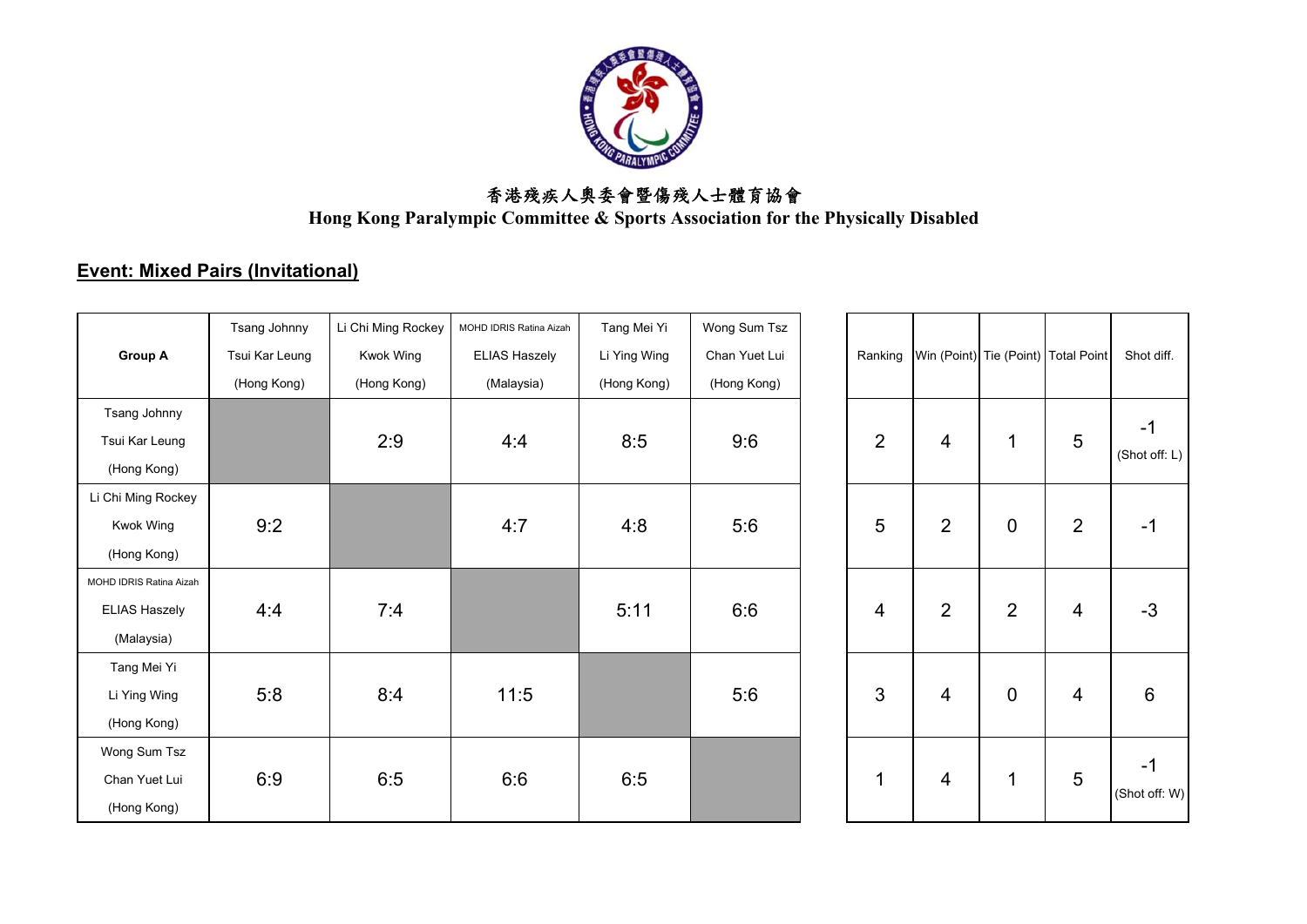

|                        | Leung Yau On  | Wong Kin Kwong      | Joseph Chia Teck Seng  | Chan Ka Man | <b>TONG Wai Sum</b> |                |                 |             |                    |
|------------------------|---------------|---------------------|------------------------|-------------|---------------------|----------------|-----------------|-------------|--------------------|
| <b>Group B</b>         | Kan Kwok Ming | <b>TANG Wai Lin</b> | Johnny Seah Kwee Liang | Wu Tak King | Chan Yick Fung      | Ranking        | Win (Point)     | Tie (Point) | <b>Total Point</b> |
|                        | (Hong Kong)   | (Hong Kong)         | (Singapore)            | (Hong Kong) | (Hong Kong)         |                |                 |             |                    |
| Leung Yau On           |               |                     |                        |             |                     |                |                 |             |                    |
| Kan Kwok Ming          |               | 2:9                 | 7:3                    | 7:4         | 7:2                 | $\overline{2}$ | 6               | $\mathbf 0$ | $\,6$              |
| (Hong Kong)            |               |                     |                        |             |                     |                |                 |             |                    |
| Wong Kin Kwong         |               |                     |                        |             |                     |                |                 |             |                    |
| <b>TANG Wai Lin</b>    | 9:2           |                     | 7:3                    | 5:5         | 12:8                |                | $6\phantom{1}6$ | $\mathbf 1$ | $\overline{7}$     |
| (Hong Kong)            |               |                     |                        |             |                     |                |                 |             |                    |
| Joseph Chia Teck Seng  |               |                     |                        |             |                     |                |                 |             |                    |
| Johnny Seah Kwee Liang | 3:7           | 3:7                 |                        | 6:7         | 2:11                | 5              | $\mathbf 0$     | $\mathbf 0$ | $\pmb{0}$          |
| (Singapore)            |               |                     |                        |             |                     |                |                 |             |                    |
| Chan Ka Man            |               |                     |                        |             |                     |                |                 |             |                    |
| Wu Tak King            | 4:7           | 5:5                 | 7:6                    |             | 10:4                | 3              | 4               | 1           | $5\phantom{.0}$    |
| (Hong Kong)            |               |                     |                        |             |                     |                |                 |             |                    |
| <b>TONG Wai Sum</b>    |               |                     |                        |             |                     |                |                 |             |                    |
| Chan Yick Fung         | 2:7           | 8:12                | 11:2                   | 4:10        |                     | 4              | $\overline{2}$  | $\mathbf 0$ | $\overline{2}$     |
| (Hong Kong)            |               |                     |                        |             |                     |                |                 |             |                    |